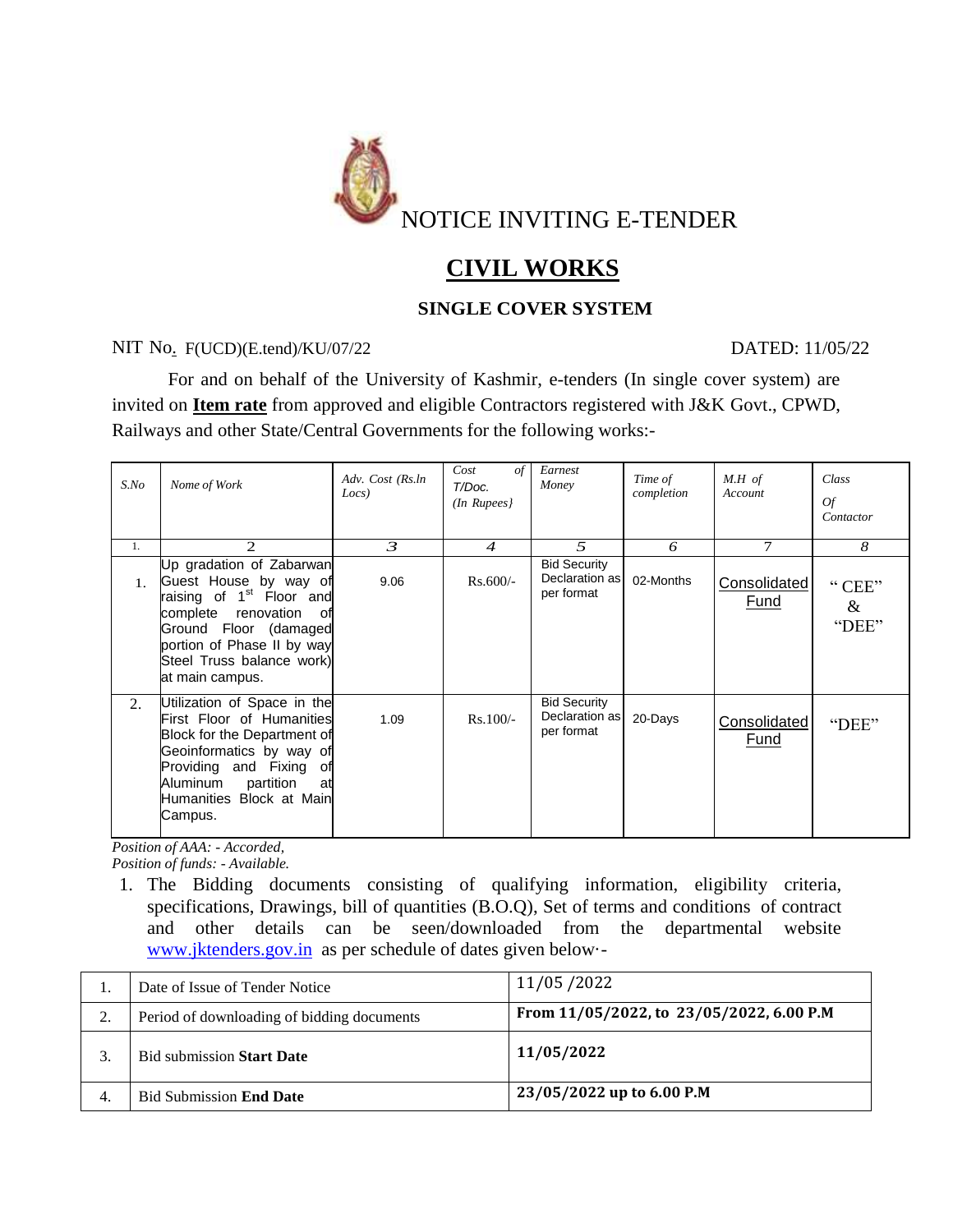| 24/05/2022 In the office of Executive Engineer<br>University of Kashmir |
|-------------------------------------------------------------------------|
|                                                                         |

2. Bids must be accompanied with cost of Tender document (as mentioned above) in shape of e-Challan **which can be downloaded from** <http://egov.uok.edu.in/echallan> in terms of soft copies with the e-bid.

Note:- The Date e-Challan must be between the date of start of bid and Bid Submission End date. **Any deviation shall render the bidder as Non-responsive.**

- **2.1 All the Bidders have to submit Bid Security Declaration Form instead of Earnest money as per the Circular of Finance Department (Bid Security Declaration Form List as per Annexure "A.**
- 2.2 **The 1st lowest bidder has to produce an amount equal to 3% of contract as Performance**  Security in the shape of CDR/FDR/BG in favour of Chief Executive Engineer University of Kashmir Division within 10 (ten) days after the date of receipt of letter of acceptance and shall be released after successful completion of DLP. The Bank Guarantee should be valid for 45 days beyond bid validity.
- **3.** The date and time of opening of Financial Bids of a responsive bidder shall be notified on Web Site www.jktenders.gov.in and conveyed to the bidders automatically through an e-mail message on their e-mail address.
- 4. The bids for the work shall remain valid for a period of 120 days from the date of opening of **Technical bids.**
- **5. The earnest money shall be forfeited** lf:-
- a) Any bidder/ tenderer withdraws his bid/ tender during the period of bid validity or makes any modifications in the terms and conditions of the bid.
- b) *Failure* of *Successful bidder* to *furnish the required performance security within the specified time limit.*
- c) *Failure of Successful bidder to execute the agreement within 28 days after fixation of contract.*

#### **6(A). Instruction to bidders regarding e-tendering process**

- 6.1 Bidders are advised to download bid submission manual from the "Downloads" option as well as from "Bidders Manual Kit" on website [www.jktenders.gov.into](http://www.jktenders.gov.into/) acquaint bid submissionprocess.
- 6.2 To participate in bidding process, bidders have to get 'Digital Signature Certificate {DSC)' as per information Technology Act-2000. Bidders can get digital certificate from any approved Vendor.
- 6.3 The bidders have to submit their bids online in electronic format with digital Signature. No bidwill be accepted in physical form.
- 6.4 Bids will be opened online as per time schedule mentioned in Para-1.
- 6.5 Bidders must ensure to upload scanned copy of all necessary documents with the bid. Besides, original documents related to the bid shall be submitted by L1 before issuance of Allotment in his favour.
- **6.6. Bidders must ensure to upload scanned copies of all necessary documents including Bid Security Declaration, tender documents fee in terms of soft copies and all other documents required as per NIT with technical bid. No document (s) which has/have not been uploaded shall be entertained for technical evaluation in the form of hard copy.**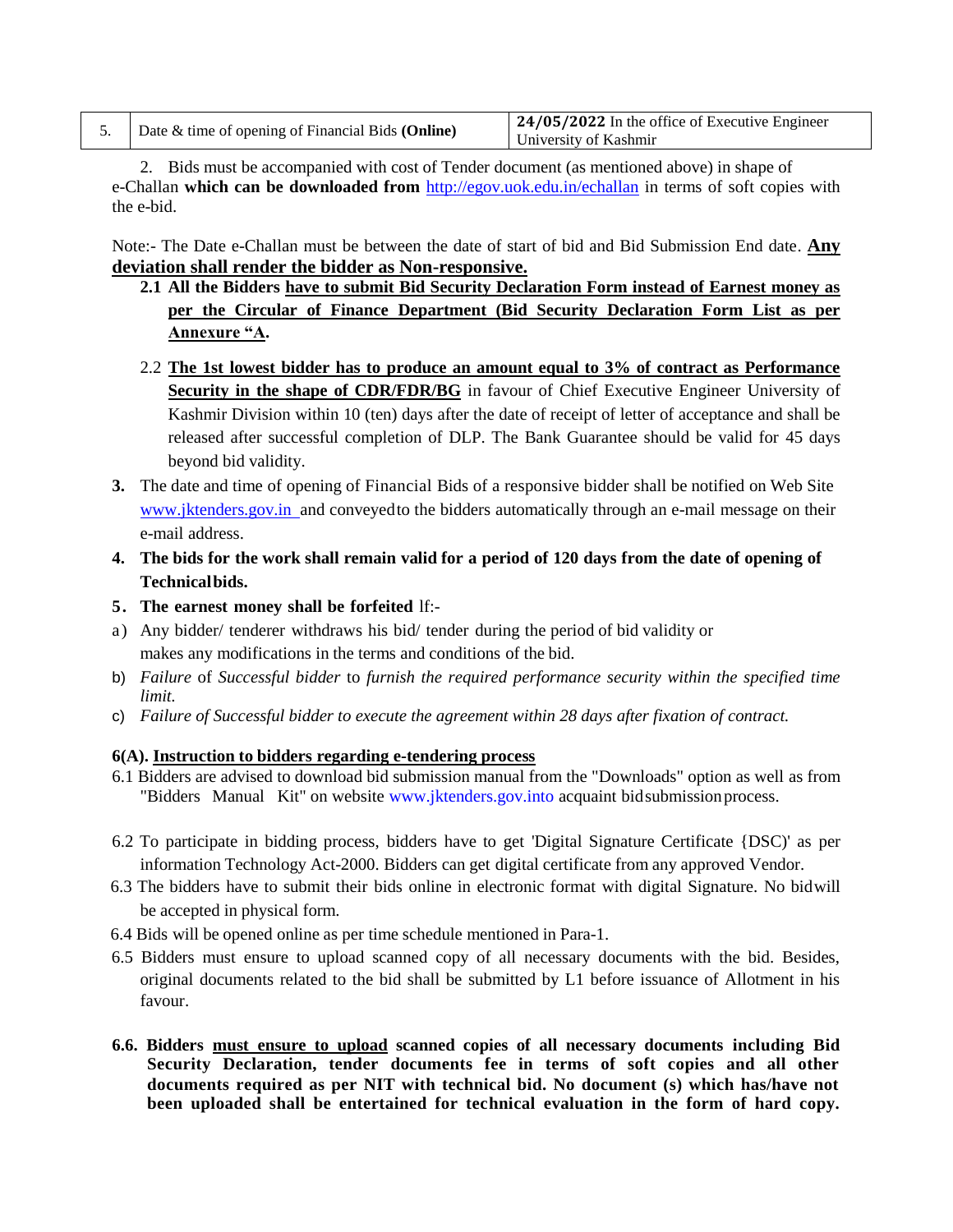**However in case of any clarification the bidders all have to produce original documents in support of soft copies if need arises.**

**Note:- Scan all the documents on 100 dpi with black and white option.**

- **6.6(a) Bidders should note that if the documents uploaded/submitted on the basis of which the contract has been awarded are found forged/fake/not genuine at any time, the contract shall be cancelled and the contractor/bidder shall be recommended for blacklisting and debarred from taking part in tendering in University of Kashmir/Other Departments for a period of one year in the first instance, besides the performance security deposited for the said work shall be forfeited.**
- 7. The department will not be responsible for delay in online submission due to any reasons.
- 8. All bidders have to submit Bid Security Declaration Form instead of Earnest money as per the circular of Finance Department (Bid Security Declaration Form as per format enclosed). **Non submission of bid security declaration shall render the bidder as Non-responsive.**
- 9. **For item rate method** the unit rates and prices shall be quoted by the bidder entirely in Indian Rupees and the rates quoted shall be deemed to include price escalation and all taxes upto completion of the work. Deduction on account of taxes shall be made from the bills of the contractor on gross amount of the bill as per the rates prevailing at the time of recovery.

**The %age rate method** requires the bidder to quote a percentage above / below / at par at the bottom of the BOQ percentage template for the work. The percentage quoted by the bidder shall be deemed to include price escalation and all taxes upto completion of the work. Deduction on account of taxes shall be made from the bills of the contractor on gross amount of the bill as per the rates prevailing at the time of recovery.

- **10.** Bidders are advised not to make any change in BOQ (Bill of Quantities) contents. In no case they should attempt to create similar BOQ manually.
- **11. Price escalation and Taxes**: No price escalation shall be permissible. The deduction on account of taxes shall be made for the bills of the contractor for the gross amount of the bill as per the rates prevailing at the time of recovery.
- **12.** Bidders are advised to use **"My Documents**" area in their user on R&B e-Tendering portal to store such documents as are required.
- **13.** In case of CRF and any other specified project. The relevant guidelines standard bidding document shall be followed.
- **14.** Instructions to Bidder (ITB)

14.1 All bidders shall upload the following information and documents along with qualification criteria qualification information with their bids:-

- a) Copies of original documents defining constitution/ legal status, place of registration and principal place of Business
- b) Cell No .and Correspondence address & e-mail.
- c) Scanned copy of e-challan
- d) Scanned copy of Registration Card with latest renewal.
- e) Scanned copy of Valid GSTIN No. & PAN No.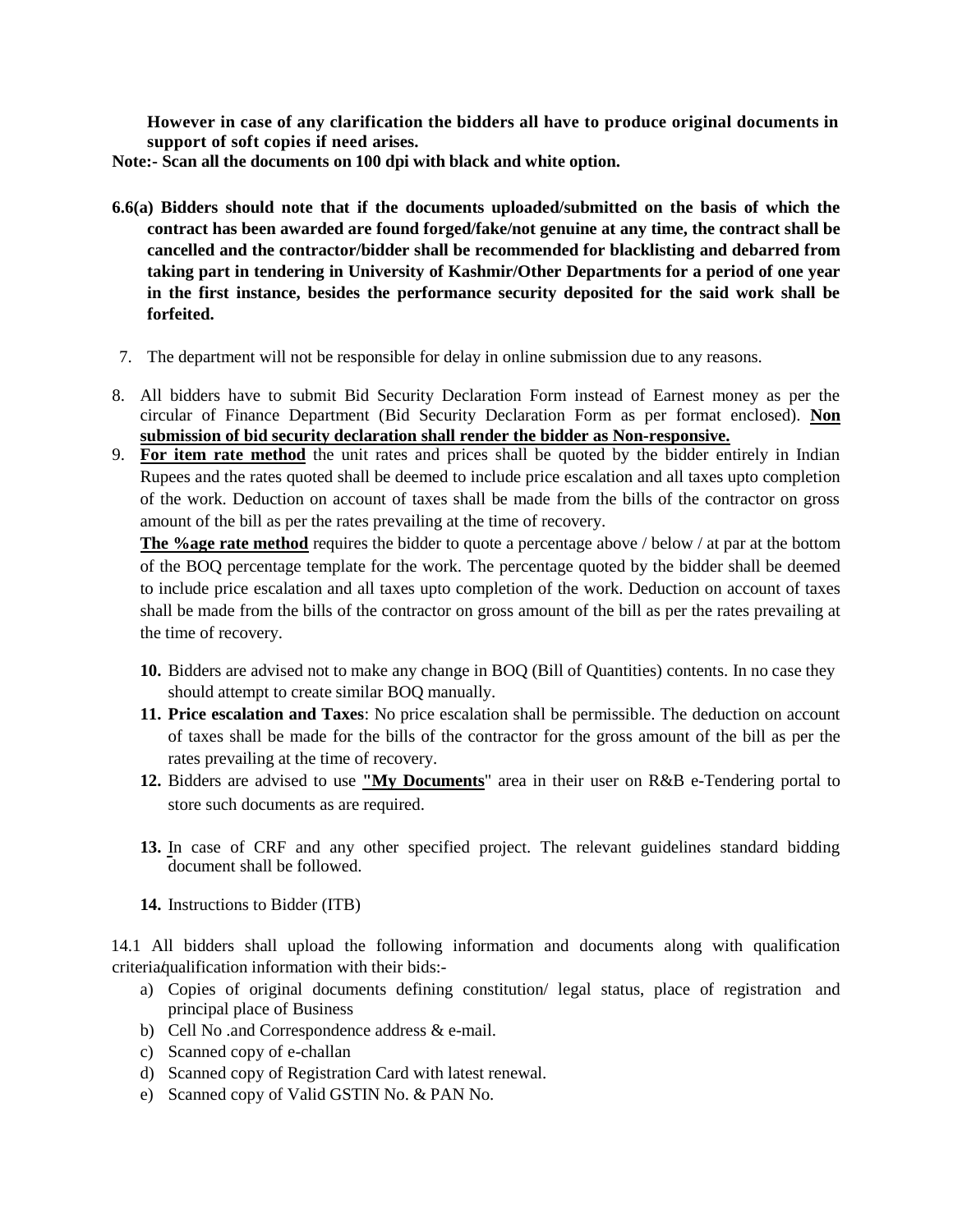f) **Scanned Copy of GSTIN Registration and latest clearance certificate FORM GST-3B I.e. latest clearance certificate FORM GST-3B of the latest quarter/preceding Month to the Issue of NIT.**

#### **Illustrations:-**

For the NIT in August 2021, the bidder has to upload the latest clearance certificate FORM GST-3B of the latest quarter i.e. April-June/preceding month i.e. July 2021.

- g) *All bidders shall upload Verification Certificate from concerned Chief Engineer /Superintending Engineer of Enlistment Registration Card.*
- h) *Bid Declaration Form.*

14.2 The bidder at his own responsibility and risk should visit and examine the site of work and its surroundings before submission of bid.

14.3 Non attendance of pre-bid meeting will not be cause of disqualification of the bidder.

14.4 All documents relating to the bid shall be in the English Language.

#### **15. General Conditions of Contract: -**

15.1 The date of start of the work shall be reckoned within one week from the date of issuance of LOI/Contract allotment as the case may be.

**Penalty for delay in completion**: - In case of delay in completion of work beyond stipulated period of completion, **penalty upto maximum of 10% of the contract shall be imposed**.

**15.2 Time extension:** -Suitable time extension shall be granted in case of increase in scope of work and in the event of delay beyond control of contractor to be determined by the department.

**15.3 Advance Payments:-**No mobilization advance/equipment advance shall be paid.

**15.4 Secured Advance:-**No secured advance is admissible.

**15.5 Schedule of Payment**:-The payment schedule shall be fixed after award of contract in favour of successful bidder, **on the basis of availability of funds** and value of work executed, shall be determined by the Engineer.

**15.6 Amendment of bidding document**:-Before the deadline for submission of bids the employer may modify the bidding documents by issuing Addendum.

**15.7(a) The tender receiving authority reserves the right to accept or reject any tender or all tenders without assigning any reason thereof.**

**15.7(b)The Employer reserves the right to accept or reject any bid and to cancel the bidding process and reject all bids, at any time prior to award of Contract, without thereby incurring any liability to the affected bidder or bidders or any obligations to inform the affected bidder or bidders of the grounds for the Employer's action.**

**15.7(c) Unbalanced Bid:- (Not applicable at present as per the Government directions)**

- **16. Restoration of work:-** On completion of contract the contractor shall be responsible to remove allun-used material and restore all work in its original position at his own cost.
- **17. Traffic regulations:-**The contractor is bound to adhere to traffic regulations as is applicable from time to time and ensure arrangements of smooth regulation of traffic during execution of work.
- **18. Arbitration:-** The arbitration shall be conducted in accordance with the arbitration procedure stated in the J&K Conciliation and Arbitration Act No:-xxxv of 1997 issued vide SRO No:-403 vide Notification of J&K Govt., **"Law Department" 11th December-I997**.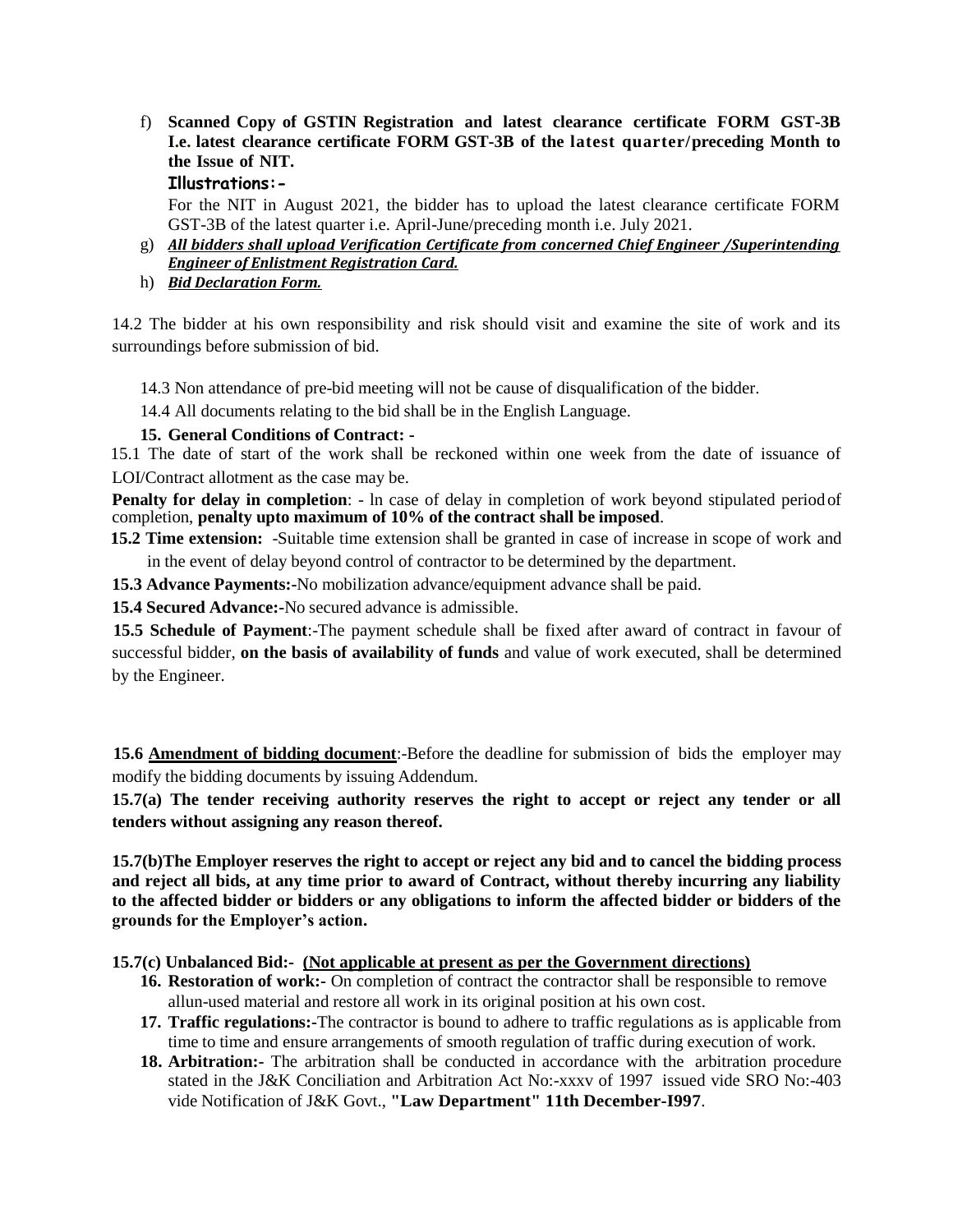**19. Defect Liability period**:- The DLP shall be Calculated from date of certified completion of work and period shall be **36 months**. The defects noticed in the work during execution or D.L.P. shall be corrected by the Contractor within the length of time specified by the Engineer. If the contractor does not correct the defects pertaining to D.L.P. to the satisfaction of the Engineer within the time specified, the Engineer will assess the cost of having the defects corrected and contractor will pay this amount on correction of defects.

**20. The date of start of work shall be reckoned within 07 (seven) days from the date of issuance of allotment/ Letter of intent.** 

**21. In case the agency fails to execute the work, the performance security in the shape of CDR/FDR/BG and normal deposit shall be liable for forfeiture besides initiating other punitive actions against the defaulter without serving any notice.**

**ALL KEY CONSTRUCTION MATERIAL** shall have to be strictly as per prescribed specifications and approval of the Engineer In-charge.

- **22. The performance security of 3% shall be released after successful completion of DLP** Failure on part of the contractor to fulfill his obligations of maintenance schedules shall result inforfeiture of the deposits held for this purpose as well as the CDR/FDR/BG for this work.
- **23. Safety:** The contractor shall be responsible for safety of all activities at site of work.
- **24. Discoveries**:- Anything of historical or other interest or of significant value unexpectedly discovered on the site shall be the property of the Govt.
- **25. Tests**:-The contractor shall be solely responsible for carrying out the mandatory tests required forthe quality control at his own cost.
- 26. **Termination:** The employer may terminate the contract if the contractor causes a fundamental breach of the contract.
- **27. Fundamental breach of contract will include:-**
- a) Continuous stoppage of Work for a period of 30 days without authorization of Engineer incharge.
- b) Contractor is declared bankrupt.
- **c) Any evidence of involvement of contractor in corrupt practices.**
- d) If the contractor indulges in willful disregard of the quality control measures put in place by the department.
- e) Contractor delays the completion of work beyond stipulated time of completion.
- f) **Pursuant to the process of termination of defaulted contract, the employer reserves the right to invite fresh tender for the balance work at the risk and cost of defaulting contractor.**
- g) If in case contractor failed to start /complete the work, within the stipulated time period, his Performance Security shall be forfeited after termination of the contract. Besides, the **Bid Security Declaration shall be enforced and the** defaulting contractor shall be debarred from taking part in tendering of works in R&B Department/other departments for a period of one year.

#### **28. Major Labour Laws applicable to establishment engaged in building and other construction Work**:-

- a) Workmen compensation act 1923.
- b) Payment of Gratuity Act 1972.
- c) Employees P.F. and Miscellaneous Provision Act1952.
- d) Maternity Benefits Act 1951.
- e) Contract Labour (Regulation & Abolition) Act1970.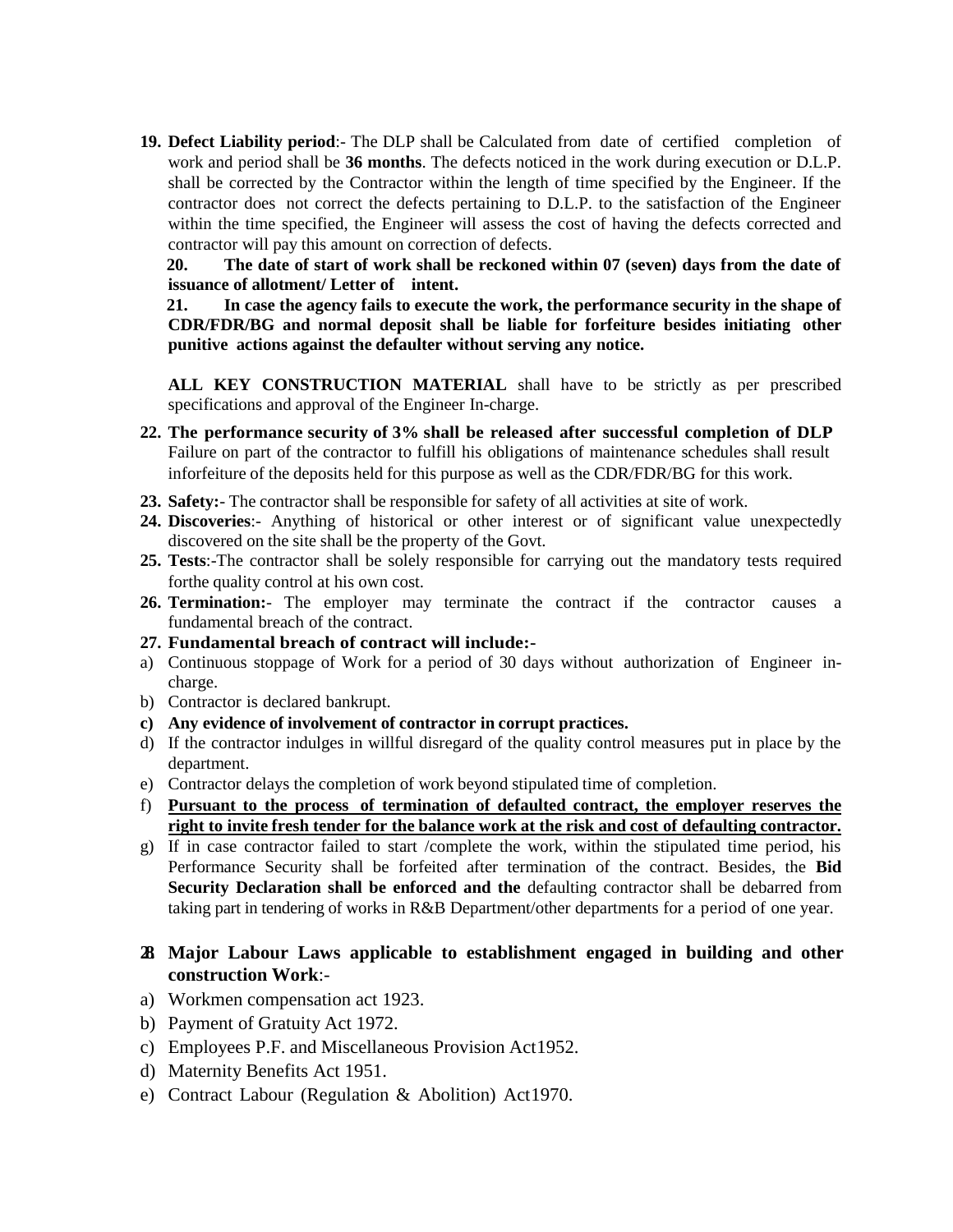- f) Minimum Wages Act 1948.
- g) Payment of Wages Act 1936.
- h) Equal remuneration Act 1979.
- i) Payment of bonus Act 1965.
- j) Industrial disputes Act 1947.
- k) Industrial employment standing orders Act 1946.
- l) Trade Union Act 1926.
- m) Child Labour (Prohibition & Regulation) Act 1986.
- n) Inter State Migrant workmen's (Regulation of employment & Conditions of service)Act 1979.
- o) The Building and other Construction workers (Regulation of employment and Condition ofservice) Act 1996 and the Census Act of 1996.
- p) Factories Act 1948.
- q) Compliance with Labour Regulation Laws of J&K .
- **29. Specification/Quality Control**:-All items of works shall conform to specifications as per IRC/MORTH/ NBO/ CPWD/ SSRI Any other prescribed specifications.
- **30. Insurance**:- Insurance cover to Labour *I* Machinery *I* Work *I* Plant material *I*  Equipment by the contractor shall be mandatory.
- **31. Laws Governing the Contract: -**The contract shall be governed by Laws of the land.

Court's Jurisdiction:-In case of a disputes/differences between contractor and Department the jurisdiction shall be J&K.

#### **32. Time Extension: -**

- a) The work is to be completed within the time limit specified in the NIT and the time of completion will also increase *I* decrease in proportion with additional *I* deleted quantum of work depending upon the actual quantum of work.
- b) Request for extension of time shall be made by the contractor in writing not later than fifteendays of happening of the event causing delay. The contractor shall also indicate in such a request the period for which extension is desired.
- c) Abnormal /bad weather or Serious loss or damage by fire or Civil commotion, strike or lockout (other than among the labour engaged by the contractor) affecting any or the trades employed on the work, or Non availability of departmental stores.
- d) Any other cause which in the absolute discretion of the accepting authority is beyond the contractor's desire.
- e) On contractor's representation based on the grounds as detailed above the time for completion of the work may be extended by a period considered reasonable by the Department.
- **f)** Extension of time shall be also admissible in the event of temporary suspension of work.
- **33. The tender/bid is liable to rejection if it does not fulfill the requirements as laid down in NIT.**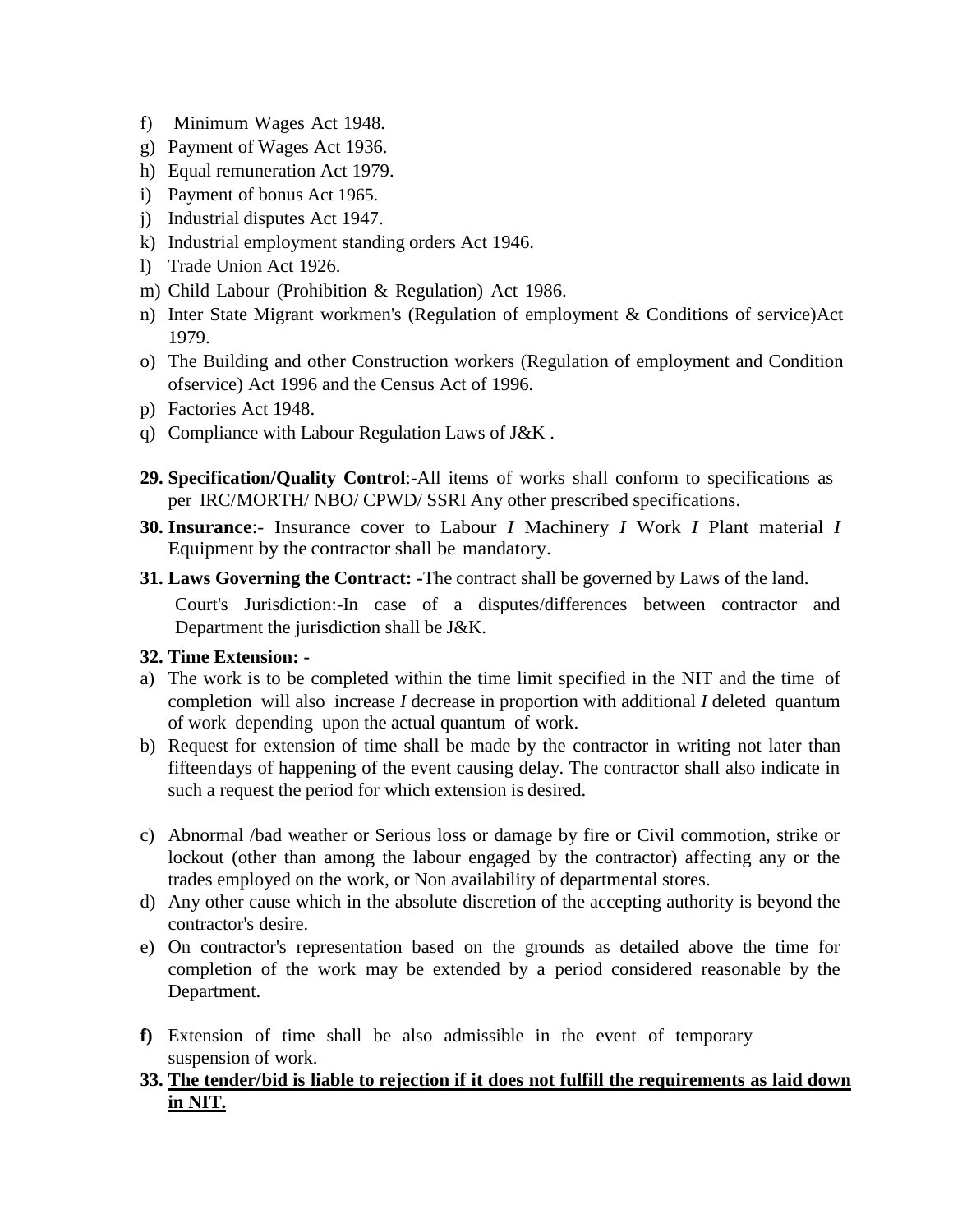All other terms conditions are as per PWD Form 25 (Double agreement Form) and detailedNIT issued vide this office No. F(UCD)(E.tend)/KU/07/22 DATED: 11/05/22.

> **Executive Engineer University of Kashmir**

No: F(UCD)(E.tend)/KU/07/22 DATED: 11/05/22